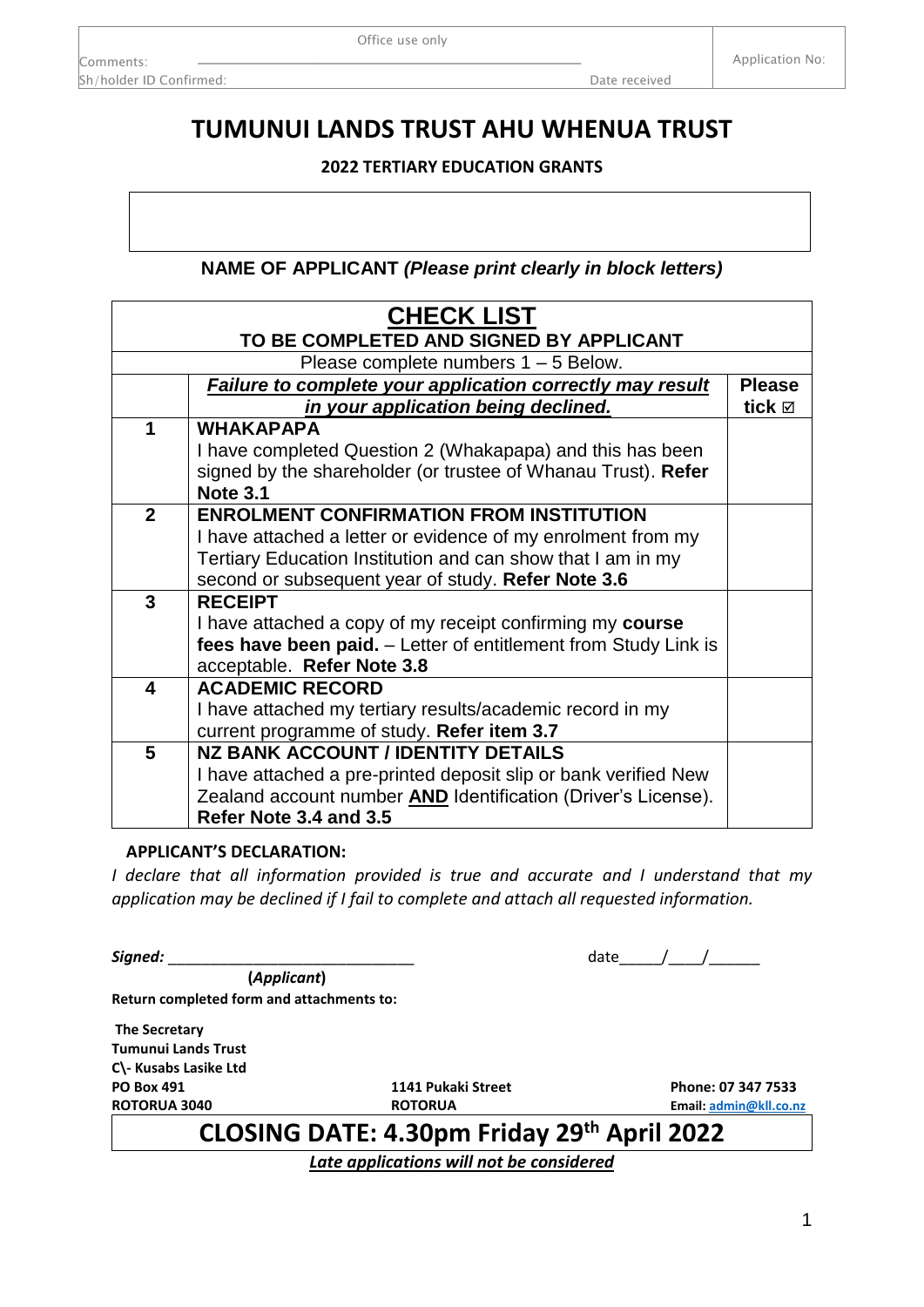## **1. Applicant Details**

Last Name:

|                                                                                                                              |                        | Mr | Mrs | Miss | Ms |
|------------------------------------------------------------------------------------------------------------------------------|------------------------|----|-----|------|----|
| <b>First Names:</b>                                                                                                          |                        |    |     |      |    |
|                                                                                                                              |                        |    |     |      |    |
| Date of Birth:                                                                                                               |                        |    |     |      |    |
| Address:                                                                                                                     |                        |    |     |      |    |
| Physical:                                                                                                                    | Postal (if different): |    |     |      |    |
|                                                                                                                              |                        |    |     |      |    |
|                                                                                                                              |                        |    |     |      |    |
|                                                                                                                              |                        |    |     |      |    |
| Phone/Email:                                                                                                                 |                        |    |     |      |    |
| Phone:                                                                                                                       | Email:                 |    |     |      |    |
|                                                                                                                              |                        |    |     |      |    |
| Name of Course:                                                                                                              |                        |    |     |      |    |
| Name of Institution:                                                                                                         |                        |    |     |      |    |
| Year of Tertiary Study (Must be in Second or Subsequent year of Study):                                                      |                        |    |     |      |    |
|                                                                                                                              |                        |    |     |      |    |
| <b>Course Dates</b><br>Start:                                                                                                | Finish:                |    |     |      |    |
|                                                                                                                              |                        |    |     |      |    |
| What are your future plans and how will your study contribute to the interests of<br>Tumunui Lands Trust? (50 words or less) |                        |    |     |      |    |
|                                                                                                                              |                        |    |     |      |    |
|                                                                                                                              |                        |    |     |      |    |
|                                                                                                                              |                        |    |     |      |    |
|                                                                                                                              |                        |    |     |      |    |
|                                                                                                                              |                        |    |     |      |    |
|                                                                                                                              |                        |    |     |      |    |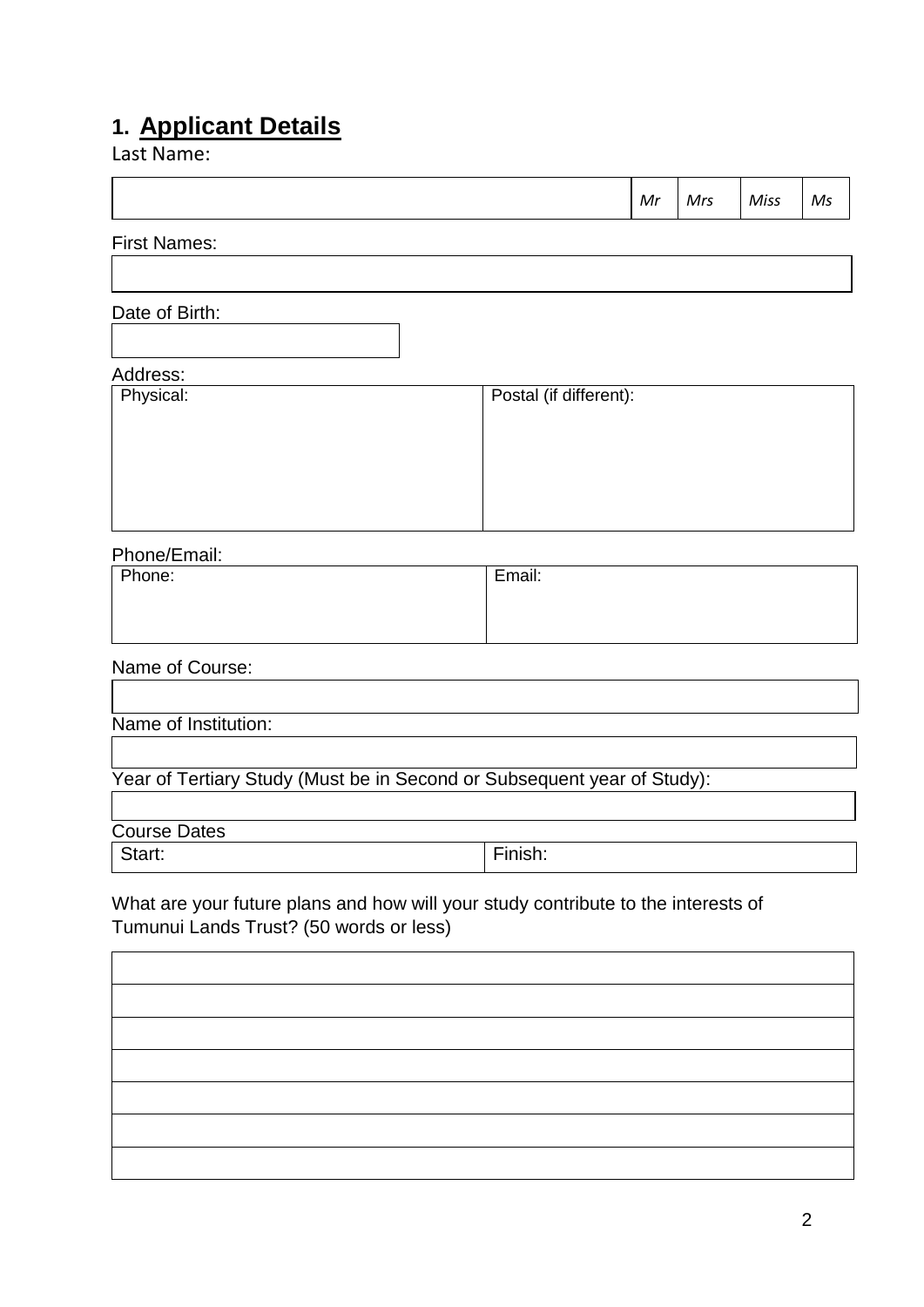## **2. Whakapapa - ALL SECTIONS MUST BE COMPLETED**

Please show clearly that you are a current shareholder **or** a descendant of a current shareholder of Tumunui Lands Trust. *(If this information is inaccurate or incomplete your application will be declined).* 

- **2.1** Name of Current Shareholder:
- **2.2** What is your relationship for the shareholder **(Tick one)**:

| I am the Shareholder                                      |  |  |  |  |
|-----------------------------------------------------------|--|--|--|--|
| OR                                                        |  |  |  |  |
| The Shareholder is my parent                              |  |  |  |  |
| The Shareholder is my Grandparent                         |  |  |  |  |
| The Shareholder is my Great Grand Parent                  |  |  |  |  |
| The Shareholder is a Whanau Trust                         |  |  |  |  |
| kanana: (Provida tha sida of vour whakanana which include |  |  |  |  |

**2.3**Your Whakapapa: (Provide the side of your whakapapa which includes the shareholder)



**2.4** Whakapapa Declaration – To be signed by Shareholder

I ………………………………………………………………….. (Name) declare that the above shareholder and whakapapa information is correct: **Signature of Shareholder or Trustee of the Whanau Trust:**

### **Contact Details of shareholder/trustee of the whanau Trust:**

| <b>Address:</b> | <b>Phone:</b> |
|-----------------|---------------|
|                 |               |
|                 |               |